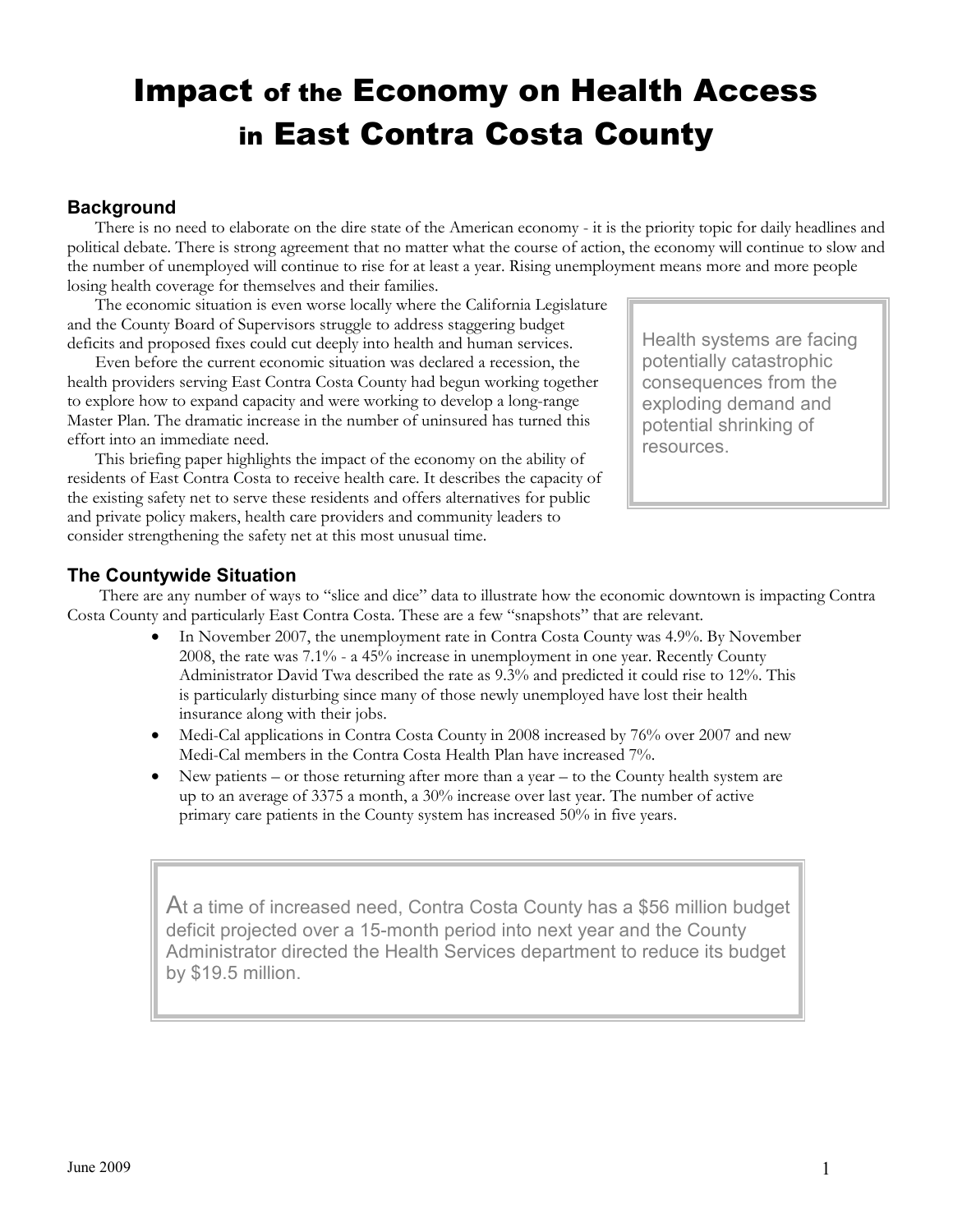# The East County Problem

- Health providers in East County, including Contra Costa Health Services, La Clinica, Planned Parenthood, Sutter Delta and John Muir Health are all reporting extra stress on their primary care services targeted at low-income and uninsured. They also report seeing recently uninsured who are coming for these services for the first time. Patients are sicker and more desperate.
- La Clinica has seen a 15% increase in the number of patients and visits in the last six months compared to the same period last year. Stress and depression screenings indicate that over 60% of the patients answer positively to at least one risk factor for behavioral health issues.
- Planned Parenthood in Antioch had a 16% increase in March 2009 over March 2008 and Pittsburg was up 11%.
- In the last 6-12 months, John Muir Health reports an increase in the number of phone calls about its Mobile Health Clinic and in the number of non-Hispanic patients.



- Sutter Delta hospital reports that an increased number of patients lacking insurance simply do not pay their bill rather than seeking "charity care." Between 2007 and 2008, Sutter Delta has provided inpatient care to an increasing number of uninsured. In 2007 the percentage of hospitalized patients who were uninsured was 6%; in 2008 the percentage rose to 9.6%. A relatively high percentage of patients seen at the Sutter Delta ER present with non-urgent conditions that might have been addressed at another level; this may indicate a lack of access to primary care for non-urgent conditions.
- Kaiser Permanente's Diablo Area (which includes East Contra Costa) experienced a dramatic increase in patients applying for and receiving Charity Care through Kaiser Permanente's Medical Financial Assistance (MFA) program, which covers the cost of care, across all care settings: emergency, outpatient and inpatient.

## The Safety Net in East County

There are six health care providers operating 11 sites that serve as the health care safety net for the residents of East Contra Costa County. These providers and the type of care include:

- Contra Costa County Health Centers (Federally Qualified Health Centers)
	- Pittsburg: comprehensive primary care, outpatient surgery center, dental clinic
	- Brentwood: comprehensive primary care
	- Antioch: comprehensive primary care
	- Bay Point: comprehensive primary care, dental
- La Clinica, Pittsburg: comprehensive primary care
- Planned Parenthood
	- Antioch: reproductive health, prenatal care
	- Pittsburg: reproductive health
- Sutter Delta Urgent Care Clinic, Antioch:
- John Muir Health Mobile Health Clinic, Brentwood
- Kaiser Permanente's Antioch Medical Center including its emergency department and inpatient care
- Contra Costa County Regional Medical Center, Martinez: emergency department, inpatient care
- Sutter Delta Medical Center, Antioch: emergency department, inpatient care
- John Muir Medical Center, Concord and Walnut Creek: trauma center, emergency department, inpatient care

In addition to these recognized health care systems, individual physicians and provider groups provide care to residents.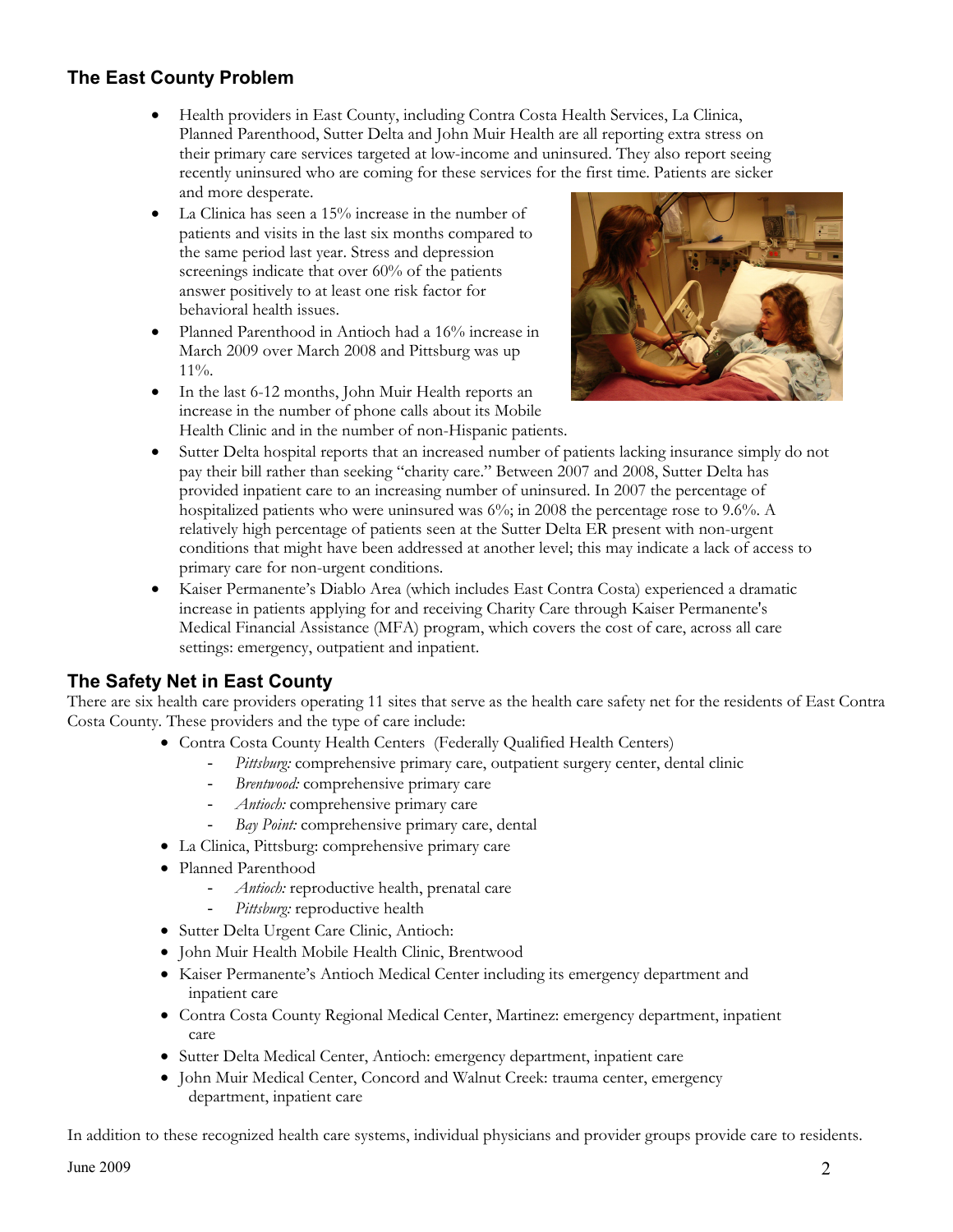## Meeting the Increased Demand

The East County providers are working to meet the increasing demand through a number of strategies:

- La Clinica has launched an ambitious project to open a new primary care facility in Far East Contra Costa. With a grant from John Muir/Mt. Diablo Community Health Fund, the organization is engaged in a fast-track planning effort to determine the appropriate location.
- Contra Costa Health Services has instituted a new approach to provide more appointments at its eight Health Centers and four mobile health clinics. The primary care system is searched each day to identify available appointments anywhere in the system – regardless of where the patient's medical home is. Appointments are then offered for that day. An additional 1200 slots per month have been made available through this method. CCHS has also asked the Board of Supervisor to create five additional physician positions to expand capacity.
- John Muir Health continues its Mobile Health Clinic service in Brentwood and far East County on most Saturday mornings from 9-12:00. The clinic averages 14-15 patients each Saturday with maximum capacity (depending the patients' presenting condition) of 20 per clinic. The patients have historically been a Spanish-speaking, low-income, probably undocumented population. JMH also operates the Mobile Health Clinic at other sites in East County in conjunction with the CCHS Health Care for the Homeless program during the week.
- Planned Parenthood has changed its Antioch morning medical services from appointments to all drop-in, hoping to accommodate more patients. They've also added a second clinician to Tuesday mornings, adding another 10-15 patients a week who can be seen. Pittsburg Planned Parenthood is almost finished with the licensing process, and will be adding more clinician hours.



- In addition to its Medical Financial Assistance Program, Kaiser Permanente subsidizes health coverage for over 14,000 low income residents of East and Central Contra Costa County through participation in government health insurance programs, Medi-Cal and Healthy Families. As of May 2009, Kaiser Permanente's Child Health Plan provides medical, dental, and vision coverage to 2,555 low income children in the Diablo Area who do not qualify for public health coverage programs. Kaiser Permanente also provides subsidized health coverage for over 1,100 Contra Costa individuals and families through its STEPS dues subsidy program.
- Sutter Delta Urgent Care Clinic offers a drop-in clinic for uninsured people from 6 to 10 p.m. daily. This Clinic serves newly uninsured people who have not yet applied to governmental programs and for others who, for a variety of reasons, are ineligible for either private or government health plans but do not have the resources to pay for health care. It also serves as a back-up for County and La Clinica clinics when an appointment is needed sooner than other clinics can provide.